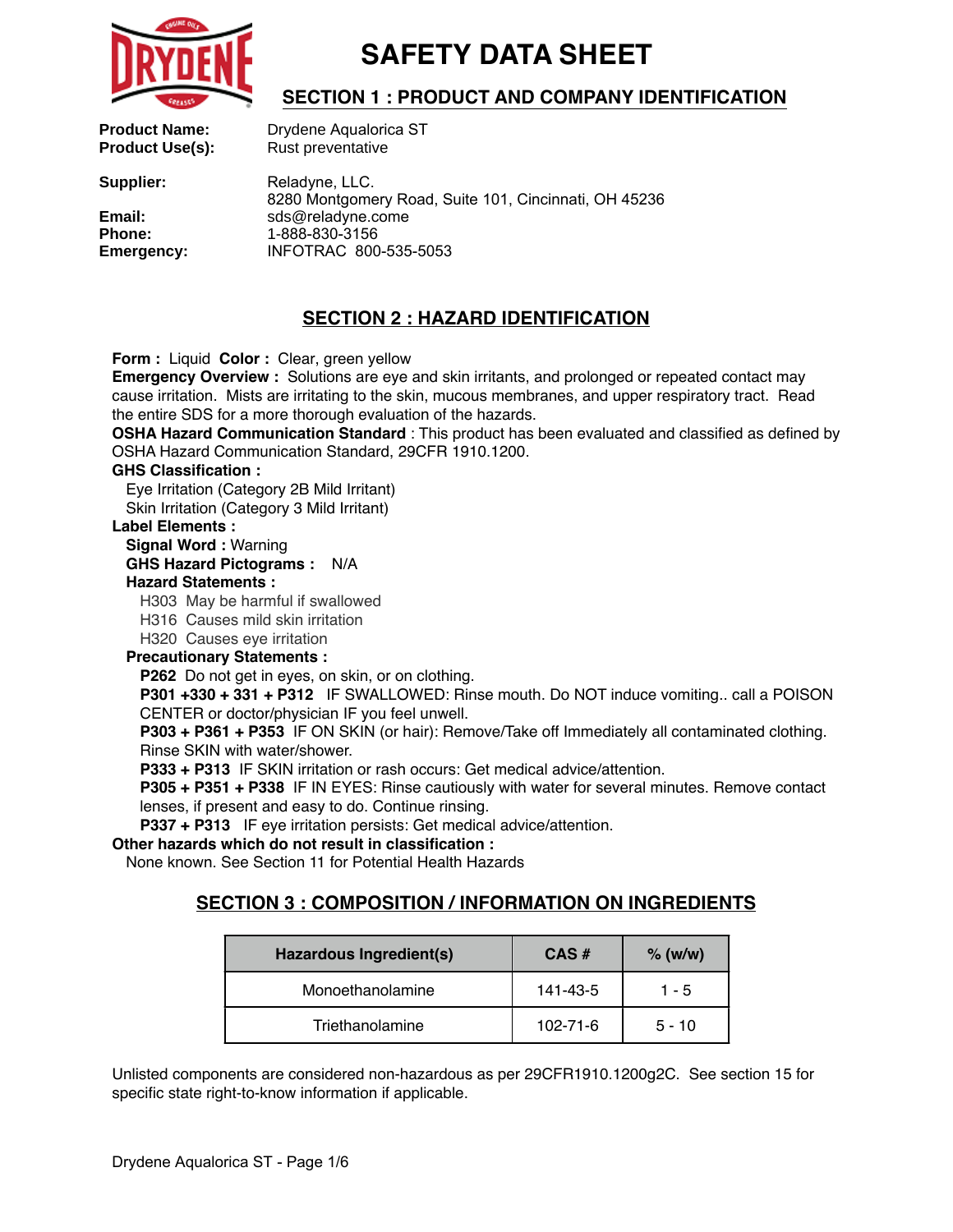## **SECTION 4 : FIRST AID MEASURES**

**Eye Contact:** Immediately flush contacted area repeatedly with water for at least 15 minutes, holding eyelids open. Contact a physician for treatment.

**Skin Contact:** Immediately flush contacted area repeatedly with water for at least 15 minutes. If irritation persists, contact a physician for treatment. Clean contaminated clothing before reuse.

**Inhalation:** Inhalation is not an expected route of exposure. If respiratory irritation or distress occurs, remove victim to fresh air. If irritation persists, seek medical attention.

**Ingestion:** Never give anything by mouth to an unconscious person. If swallowed, do not induce vomiting. Give 1-2 glasses of water to drink, if conscious and alert.

**Notes to physician :** treat symptomatically. No specific antidote available. Consideration should be given to the possibility that overexposure to materials other than this product may have occurred.

## **SECTION 5 : FIRE FIGHTING MEASURES**

**Extinguishing Media:** None required.

**Fire Fighting Procedures:** Use caution when fighting any fire. Adequate respiratory protection is essential.

**Unusual Fire and Explosion Hazards:** None known.

## **SECTION 6 : ACCIDENTAL RELEASE MEASURES**

**Personal precautions :** Use suitable protective equipment (See Section 8 : "Exposure controls / personal protection").

**Steps to be taken in case material is released or spilled:**

**Small Spill:** Absorb with suitable absorbent such as sand or vermiculite.

Large Spill: Stop leak at source and contain spill with dike made of inert material such as sand or diatomaceous earth. Pump material to suitable container for possible reuse.

**Solid spill:** Sweep up and return to container.

## **SECTION 7 : HANDLING AND STORAGE**

**Handling:** Avoid breathing vapors and mists. Avoid direct or prolonged contact with skin and eyes. In cold weather, liquids may stratify and freeze. This does not damage the product. If freezing occurs, thaw and remix before using. Frozen material may be thawed in a warm room. Avoid localized overheating. Vent drums while heating. Mix thoroughly to assure homogeneity. Handle with care. Wash thoroughly after handling.

**Storage Requirements:** Keep container closed. Store in an area that is dry and well-ventilated, away from incompatible materials (see section 10). For Industrial and commercial use only!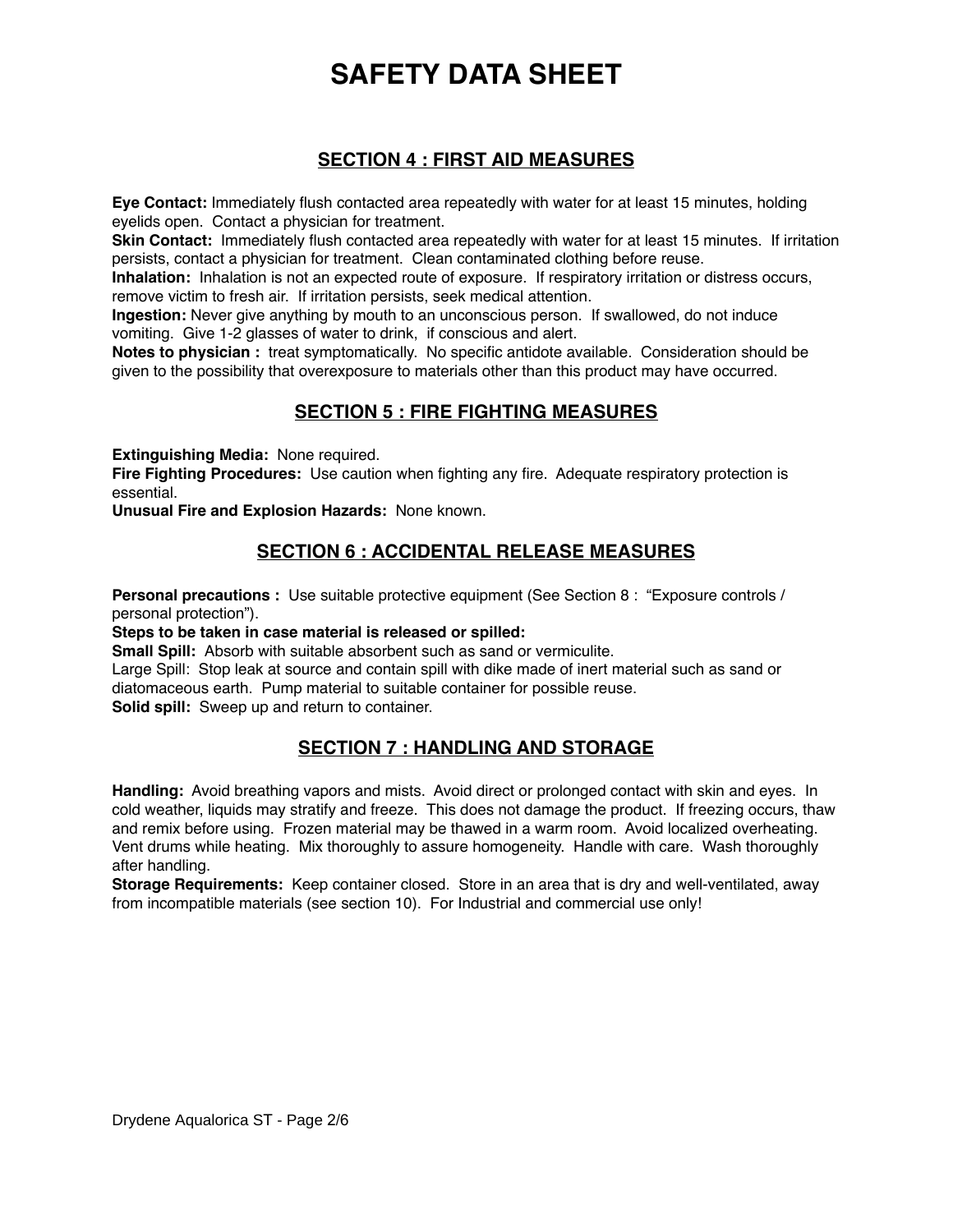## **SECTION 8 : EXPOSURE CONTROLS / PERSONAL PROTECTION**

| Hazardous Ingredient | <b>ACGIH TLV</b><br>(mg/m3)<br><b>TWA</b> | <b>ACGIHTLV</b><br>(mg/m3)<br><b>STEL</b> |
|----------------------|-------------------------------------------|-------------------------------------------|
| Monoethanolamine     | -                                         |                                           |
| Triethanolamine      |                                           |                                           |

**Engineering measures :**

**Ventilation / Local Exhaust :** General room ventilation. **Ventilation / Mechanical Recommendations:** None required. **Personal protective equipment :**

**Respiratory Protection:** Not required for properly ventilated areas. **Skin Protection:** Vinyl or rubber protective gloves. **Eye Protection:** Goggles or face shield. **Other Protective Equipment:** Vinyl apron (optional).

## **SECTION 9 : PHYSICAL AND CHEMICAL PROPERTIES**

**Appearance / Odor:** Clear, yellow liquid, odor nil. **Water Solubility:** complete **Specific Gravity:** 1.02 **Evaporation Rate**(water=1): N/A **Vapor Density(air=1) :** N/A **Flash Point :** None **Flammable Limits: LEL =** N/A **UEL =** N/A

**pH (100%):** 9.0 - 10.0 **Boiling Point (°F) :** 212+ **% Volatile:** N/A **Vapor Pressure(mmHg):** N/A **Flash Point Method Used:** N/A

## **SECTION 10 : STABILITY AND REACTIVITY**

**Hazardous Decomposition Products:** None. **Chemical Stability:** Stable. **Conditions to Avoid:** Avoid contact with hot solutions, splashing solutions, prolonged skin contact. **Incompatibility with other Substances:** Acids, oxidizers **Hazardous Polymerization:** Will not occur.

## **SECTION 11 : TOXICOLOGICAL INFORMATION**

#### **Potential Health Hazards (as mild alkaline or detergent blend) :**

**Inhalation:** Inhalation of mists or dusts may cause irritation to respiratory tract. Symptoms from excessive inhalation or of concentrated product may include gasping or coughing and difficulty breathing. Excessive contact may cause damage to the nasal septum.

**Skin Contact:** May cause mild irritation. Concentrated or prolonged contact may cause irritation with redness and blistering.

**Eye Contact:** May cause mild irritation. Concentrated or prolonged contact may cause conjuctival edema and corneal destruction.

**Ingestion:** Swallowing may produce gastrointestinal upset. Symptoms from ingestion of large doses may include severe abdominal pain, vomiting, and diarrhea.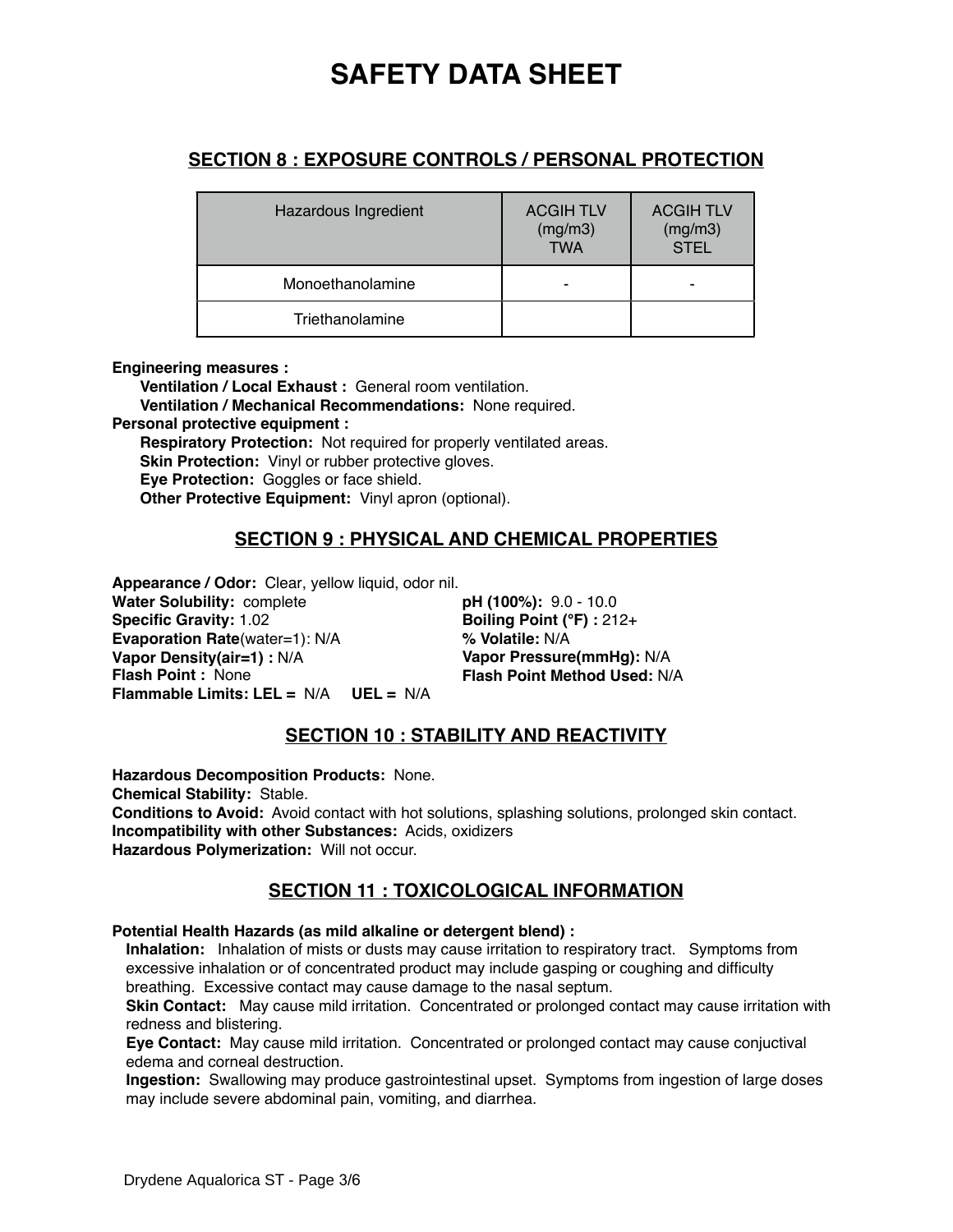*Product Name :* **Atlantic RP 408P** *Date Issued :* **June 29, 2020** 

**Toxicological Data:** Toxicological studies were not performed on the blended product, although it is considered to be a severe eye irritant, and moderately irritating to the skin.

#### **Toxicological Data (as Monoehtanolamine):**

| Peroral:             | rat LD50 male 1.19 (0.79-1.80) ml/kg                                           |  |
|----------------------|--------------------------------------------------------------------------------|--|
| <b>Perioral:</b>     | rat LD50 female 1.07 (0.72 - 1.59) ml/kg                                       |  |
| <b>Percutaneous:</b> | rabbit LD50 24hr occuluded female: 2.83 (1.61 - 4.98) ml/kg                    |  |
| <b>Percutaneous:</b> | rabbit LD50 24hr occuluded male: 2.46 (1.76 - 3.39) ml/kg                      |  |
| Inhalation :         | rat male: static generation exposure time 6hr, Kill rate = $0/5$               |  |
|                      | rat female : static generation exposure time 6hr, Kill rate = $0/5$            |  |
| Irritation:          | skin: rabbit 4 hour occluded: severe erythema, edema and necrosis with         |  |
|                      | subsequent ulceration and                                                      |  |
| scabbing.            |                                                                                |  |
|                      | $eye:$ rabbit 0.005ml = severe corneal injury with vascularization and corneal |  |
|                      | deformation, severe iritis, and                                                |  |

severe conjunctival irritation with necrosis.

**Significant data with possible relevance to humans :** Inhalation studies of monoethanolamine (MEA) in laboratory animals produced effects which suggest possible injury to the nervous system. A laboratory study suggests that rats given high doses of MEA by lavage produced increased enbryofetal death , growth retardation and some malformations (hydronephrosis/hydroureter). Due to the high doses used and other technical deficiencies, the validity of this study is somewhat questionable. There is evidence that no embryofetotoxicity or teratogenicity was produced in rats or rabbits when MEA was administered by skin contact, a more relevant route of potential human exposure.

#### **Toxicological Data (as Triethanolamine):** None found.

**Carcinogenicity:** This product does not contain any materials considered to be carcinogenous according to OSHA, NTP, IARC, or ACGIH.

## **SECTION 12 : ECOLOGICAL INFORMATION**

**Exotoxicological Information:** No data found for the blended product.

**Ecological Information (as Monoethanolamine) : Environmental Fate :** BOD (% Oxygen consumption) = 60% (Day 5); 75% (Day 10); 100% (Day 20) **Ecotoxicity :** (microorganisms) LC50 = 700 - 1200 mg/l (Daphnia) LC50, 48hr = 33 - 93 mg/l (Fathead Minnow) LC50, 96hr = 125 - 206 mg/l **THOD (measured) :** 1.54 mg/mg **THOD (calculated) :** 1.31 mg/mg **Octanol/Water Partition Coefficient - Measured :** -1.31

**Exotoxicological Information (as Triethanolamine):** None found.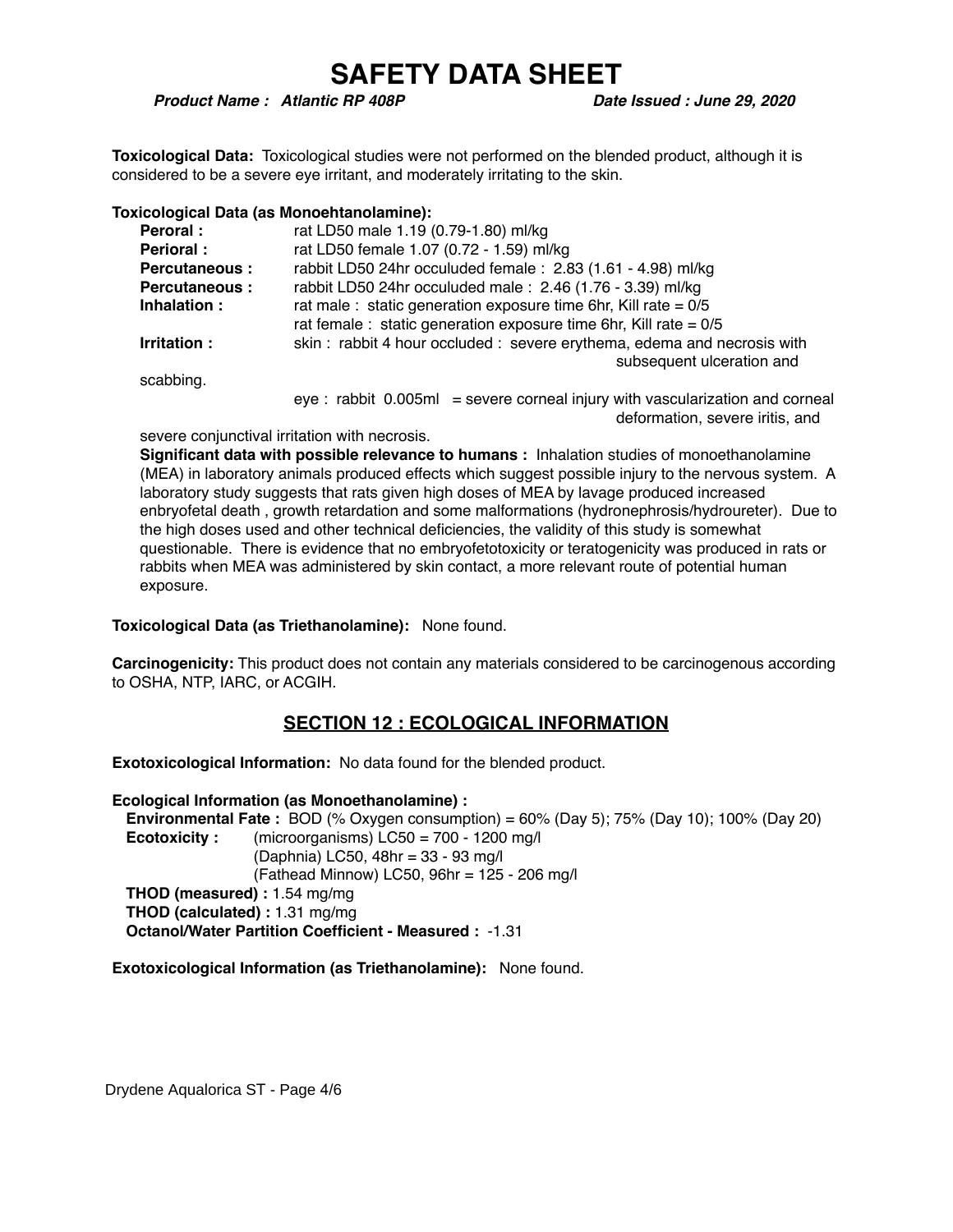*Product Name :* **Atlantic RP 408P** *Date Issued :* **June 29, 2020** 

#### **SECTION 13 : DISPOSAL CONSIDERATIONS**

**Waste Disposal Method:** Recycle, recovery and reuse of materials, where permitted, is encouraged as an alternate to disposal as a waste. Hazardous waste classification under federal regulations (40 CFR Part 261 et seq) is dependent upon whether a material is a RCRA listed hazardous waste or has any of the four RCRA hazardous waste characteristics. Refer to 40 CFR Part 261.33 to determine if a given material to be disposed of is a RCRA listed hazardous waste. RCRA Hazardous Waste Characteristics: There are four characteristics defined in 40 CFR Section 261.21-61.24: *Ignitability, Corrosivity, Reactivity, and Toxicity*. To determine Ignitability, see Section 9 of this SDS (flash point). For Corrosivity, see Sections 9 and 14 (pH and DOT corrosivity). For Reactivity, see Section 10 (incompatible materials). For Toxicity, see Section 2 (composition). Federal regulations are subject to change. State and local requirements, which may differ from or be more stringent than the federal regulations, may also apply to the classification of the material if it is to be disposed.

**Is the unused product a RCRA hazardous waste (40CFR261.33) if discarded?** No **If yes, the RCRA ID number is :** N/A

#### **SECTION 14 : TRANSPORTATION INFORMATION**

**Transportation Emergency Telephone Number:** 3E 24 hour number : (866)302-6855\* \*Please refer to c# referenced in section 1 of this sds.

**UN Number / DOT Proper Shipping Name / DOT Hazard Class /Packing Group / DOT Label & other information:** NOT REGULATED BY DOT (mildly alkaline cleaning liquid NOIBN)

#### **SECTION 15 : REGULATORY INFORMATION**

#### **US FEDERAL REGULATIONS :**

**TSCA (Toxic Substances Control Act) Status : TSCA (United States)** The intentional ingredients of this product are listed.

**CERCLA RQ - 40CFR302.4(a) :** none listed

**SARA 302 Components - 40 CFR 355 Appendix A :** none

**SARA 311/312 Classification - 40 CFR 370.2 : meets the following categories :** (as Triethanolamine) : Acute, chronic

**SARA 313 Components - 40 CFR 372.65:** This product does not contain any chemicals subject to reporting requirements.

#### **INTERNATIONAL REGULATIONS :**

#### **Inventory Status (as Triethanolamine):**

**WHMIS Information :** the classification for Triethanolamine is : Class D, Div 2, Subdiv B : Irritant Triethanolamine is listed on the following inventories : Canadian Domestic Substance List (DSL), European Inventory of Existing Chemical Substances (EINECS), European List of Notified Chemical Substances (ELINCS), Australian Inventory of Chemical Substances (AICS), Japan Ministry ofInternational trade and Industry (MITI) inventory.